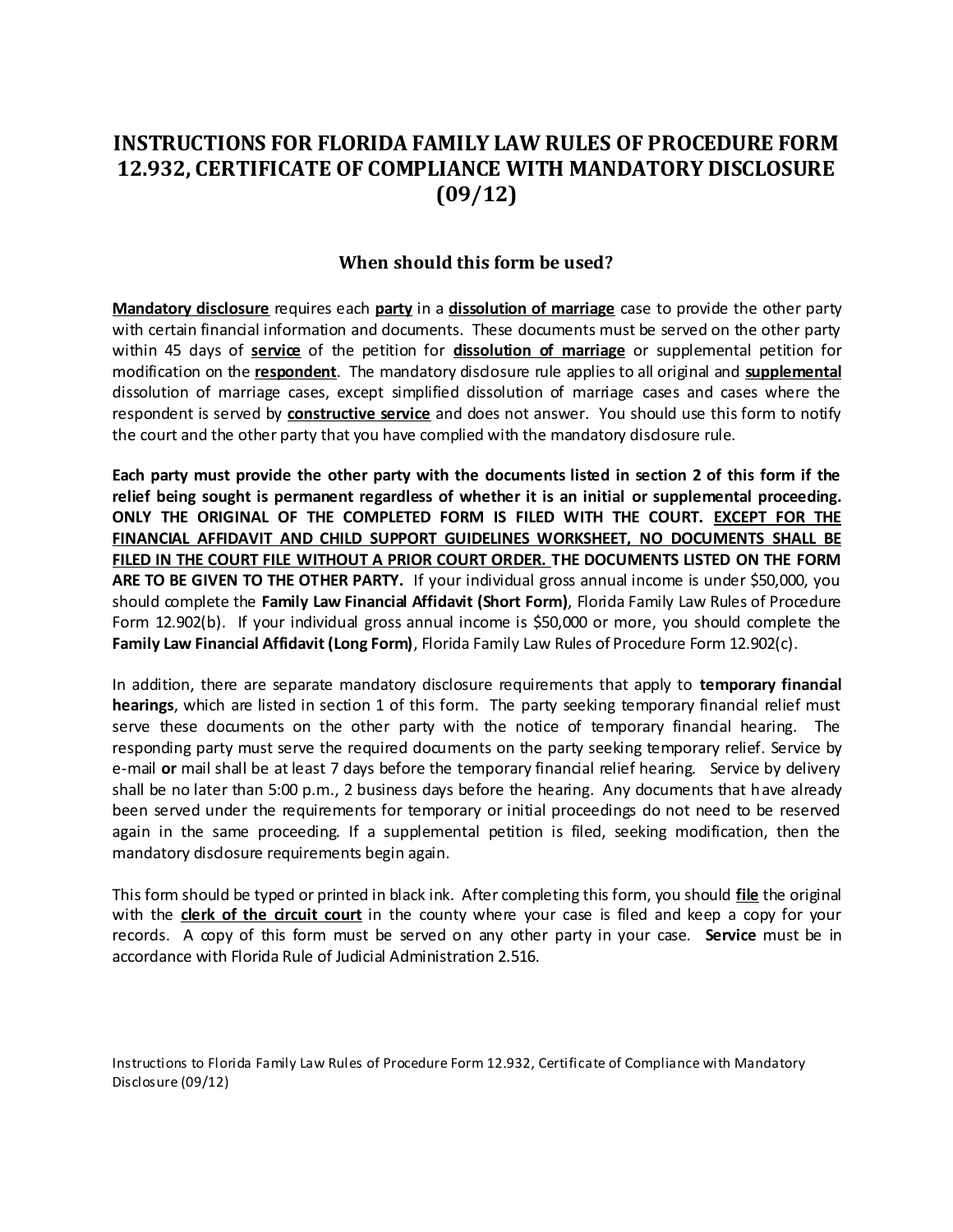### **What should I do next?**

After you have provided the other party all of the financial information and documents and have filed this form certifying that you have complied with this rule, you are under a continuing duty to promptly give the other party any information or documents that change your financial status or that make the information already provided inaccurate. You should not file with the clerk any of the documents listed in the certificate of compliance other than the financial affidavit and the child support guidelines worksheet. Refer to the instructions regarding the **petition** in your case to determine how you should proceed after filing this form.

### **Where can I look for more information?**

**Before proceeding, you should read "General Information for Self-Represented Litigants" found at the beginning of these forms.** The words that are in **bold underline** in these instructions are defined there. For further information, see Florida Family Law Rule of Procedure 12.285.

#### **Special notes…**

You may provide copies of required documents; however, the originals must be produced for inspection if the other party requests to see them.

Although the financial affidavits are based on individual gross income, either party may ask the other party to complete the **Family Law Financial Affidavit (Long Form),** Florida Family Law Rules of Procedure Form 12.902(c), by serving the appropriate interrogatory form. (See **Standard Family Law Interrogatories**, Florida Family Law Rules of Procedure Form 12.930(b) (original proceedings) or (c) (modification proceedings)).

Any portion of the mandatory disclosure rule may be modified by order of the **judge** or agreement of the parties. Therefore, you and your **spouse** may agree that you will not require each other to produce the documents required under the mandatory disclosure rule. This exception does **not** apply to the **Financial Affidavit**, Family Law Rules of Procedure Form 12.902(b) or (c), which is required in all cases and cannot be waived.

Remember, a person who is NOT an attorney is called a nonlawyer. If a nonlawyer helps you fill out these forms, that person must give you a copy of a **Disclosure from Nonlawyer**, Florida Family Law Rules of Procedure Form 12.900(a), before he or she helps you. A nonlawyer helping you fill out these forms also **must** put his or her name, address, and telephone number on the bottom of the last page of every form he or she helps you complete.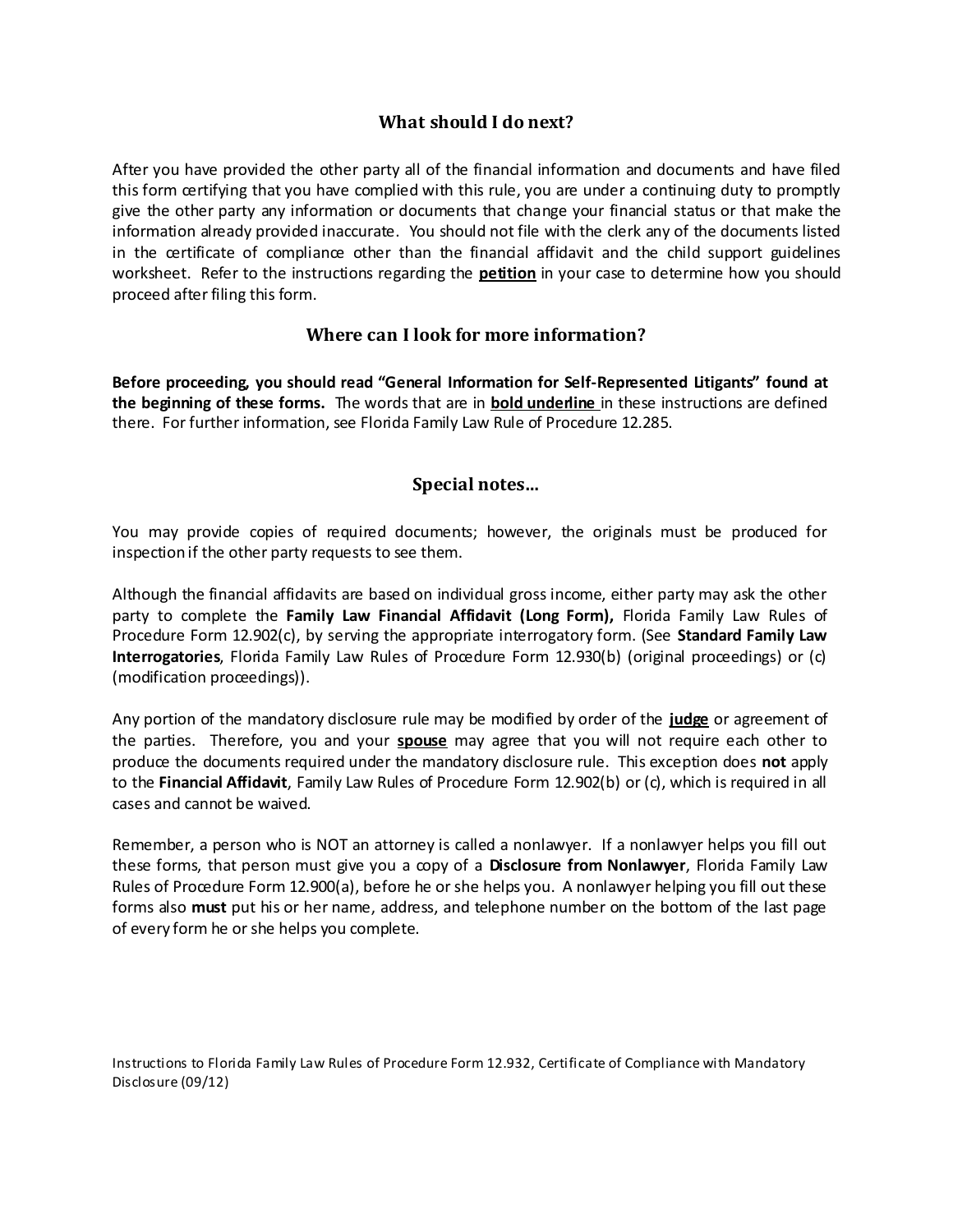IN THE CIRCUIT COURT OF THE **JUDICIAL CIRCUIT** IN AND FOR COUNTY, FLORIDA

> Case No.: Division:

 , Petitioner,

and

 , Respondent.

### **CERTIFICATE OF COMPLIANCE WITH MANDATORY DISCLOSURE**

## **ONLY THE ORIGINAL OF THIS COMPLETED FORM IS FILED WITH THE COURT. EXCEPT FOR THE FINANCIAL AFFIDAVIT AND CHILD SUPPORT GUIDELINES WORKSHEET, NO DOCUMENTS SHALL BE FILED IN THE COURT FILE WITHOUT A PRIOR COURT ORDER. THE DOCUMENTS LISTED BELOW ARE TO BE GIVEN TO THE OTHER PARTY.**

I, *{full legal name}* , certify that I have complied with the mandatory disdosure required by Florida Family Law Rule 12.285 as follows:

#### **1. FOR TEMPORARY FINANCIAL RELIEF, ONLY:**

The date the following documents were served: \_\_\_\_\_\_\_\_\_\_\_\_\_\_\_\_\_\_\_\_\_\_\_\_\_\_\_\_\_\_\_\_\_\_\_. [Check **all** that apply]

- a. \_\_\_\_ Financial Affidavit
	- ( ) Florida Family Law Rules of Procedure Form 12.902(b) (short form)
		- ( ) Florida Family Law Rules of Procedure Form 12.902(c) (long form)
- b. \_\_\_\_ All personal (1040) federal tax, gift tax, and intangible personal property tax returns for the preceding year; **or**
	- ( ) Transcript of tax return as provided by IRS form 4506-T; **or**
	- ( ) IRS forms W-2, 1099, and K-1 for the past year because the income tax return
	- for the past year has not been prepared.
- c. \_\_\_\_ Pay stubs or other evidence of earned income for the 3 months before the service of the financial affidavit.

#### **2. FOR INITIAL, SUPPLEMENTAL, AND PERMANENT FINANCIAL RELIEF:**

The date the following documents were served: \_\_\_\_\_\_\_\_\_\_\_\_\_\_\_\_\_\_\_\_\_\_\_\_\_\_\_\_\_\_\_\_\_\_

[Check **all** that apply]

- a. \_\_\_\_ Financial Affidavit
	- ( ) Florida Family Law Rules of Procedure Form 12.902(b) (short form)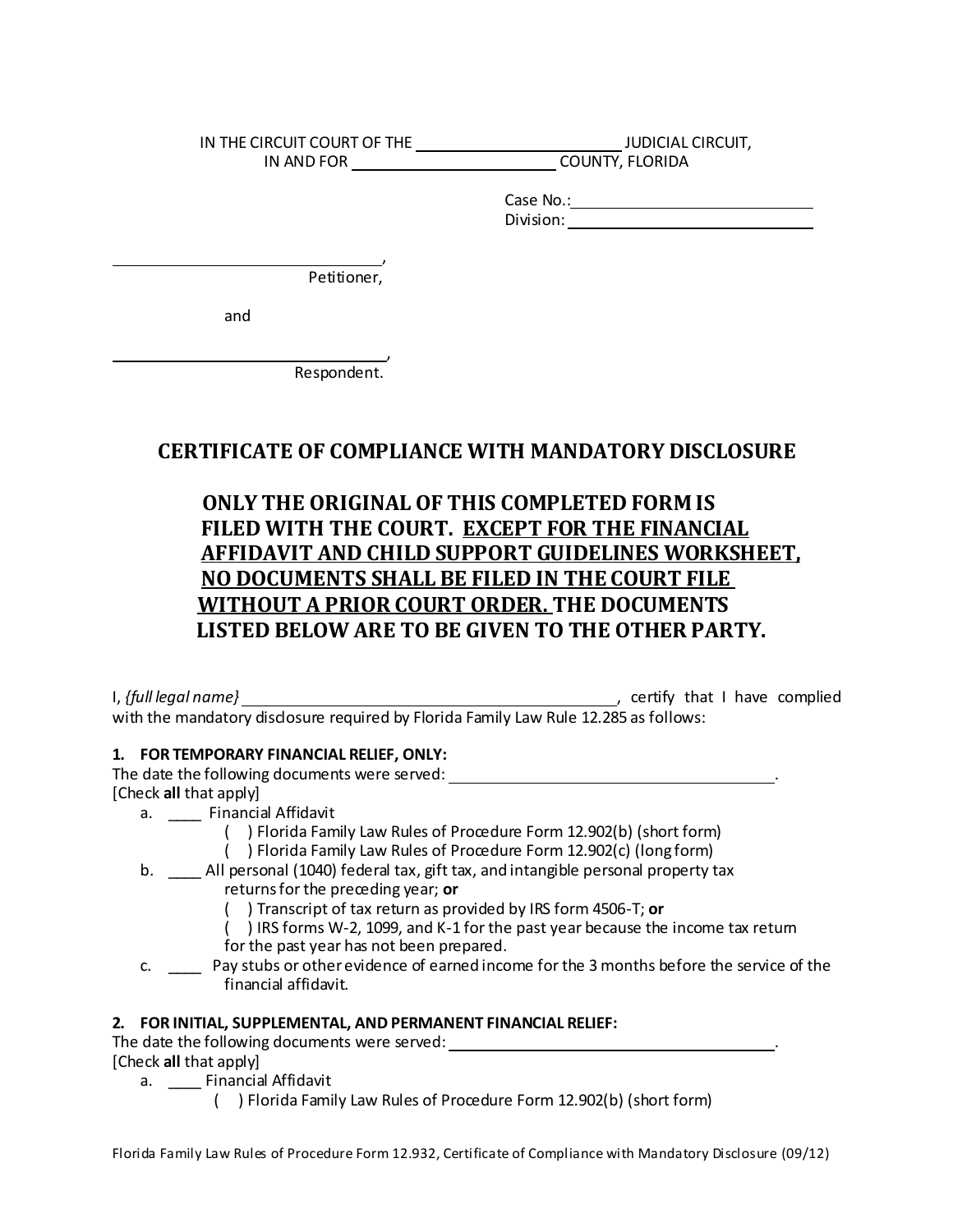- ( ) Florida Family Law Rules of Procedure Form 12.902(c) (long form)
- b. \_\_\_\_ All personal (1040) federal and state income tax returns, gift tax returns, and intangible personal property tax returns for the preceding 3 years; ( ) IRS forms W-2, 1099, and K-1 for the past year because the income tax return for the past year has not been prepared. c. \_\_\_\_ Pay stubs or other evidence of earned income for the 3 months before the service of the financial affidavit.
- d. \_\_\_ A statement identifying the source and amount of all income for the 3 months before the service of the financial affidavit, if not reflected on the pay stubs produced.
- e. All loan applications and financial statements prepared for any purpose or used for any purpose within the 12 months preceding the service of the financial affidavit.
- f. \_\_\_ All deeds to real estate in which I presently own or owned an interest within the past 3 years. All promissory notes in which I presently own or owned an interest within the last 12 months. All present leases in which I own an interest.
- g. \_\_\_ All periodic statements for the last 3 months for all checking accounts and for the last year for all savings accounts, money market funds, certificates of deposit, etc.
- h. All brokerage account statements for the last 12 months.
- i. \_\_\_ Most recent statement for any pension, profit sharing, deferred compensation, or retirement plan (for example, IRA, 401(k), 403(b), SEP, KEOGH, etc.) and summary plan description for any such plan in which I am a participant or alternate payee.
- j. The declaration page, the last periodic statement, and the certificate for any group insurance for all life insurance policies insuring my life or the life of me or my spouse.
- k. \_\_\_ All health and dental insurance cards covering either me or my spouse and/or our dependent child(ren).
- l. Corporate, partnership, and trust tax returns for the last 3 tax years, in which I have an ownership or interest greater than or equal to 30%.
- m. All credit card and charge account statements and other records showing my (our) indebtedness as of the date of the filing of this action and for the prior 3 months. All promissory notes on which I presently owe or owned within the past year. All lease agreements I presently owe.
- n. All premarital and marital agreements between the parties to this case.
- o. \_\_\_ If a modification proceeding, all written agreements entered into between the parties at any time since the order to be modified was entered.
- p. \_\_\_ All documents and tangible evidence relating to claims for an unequal distribution of marital property, enhancement or appreciation in nonmarital property, or nonmarital status of an asset or debt.
- q. \_\_ Any court order directing that I pay or receive spousal support (alimony) or child support.

I certify that a copy of this document was [**check all used**]: ( ) e-mailed ( ) mailed ( ) faxed ( ) hand delivered to the person(s) listed below on *{date}*\_\_\_\_\_\_\_\_\_\_\_\_\_\_\_\_\_.

| Other party or his/her attorney: |  |
|----------------------------------|--|
| Name:                            |  |
| Address:                         |  |
| City, State, Zip:                |  |
| Fax Number:                      |  |
| E-mail Address(es):              |  |